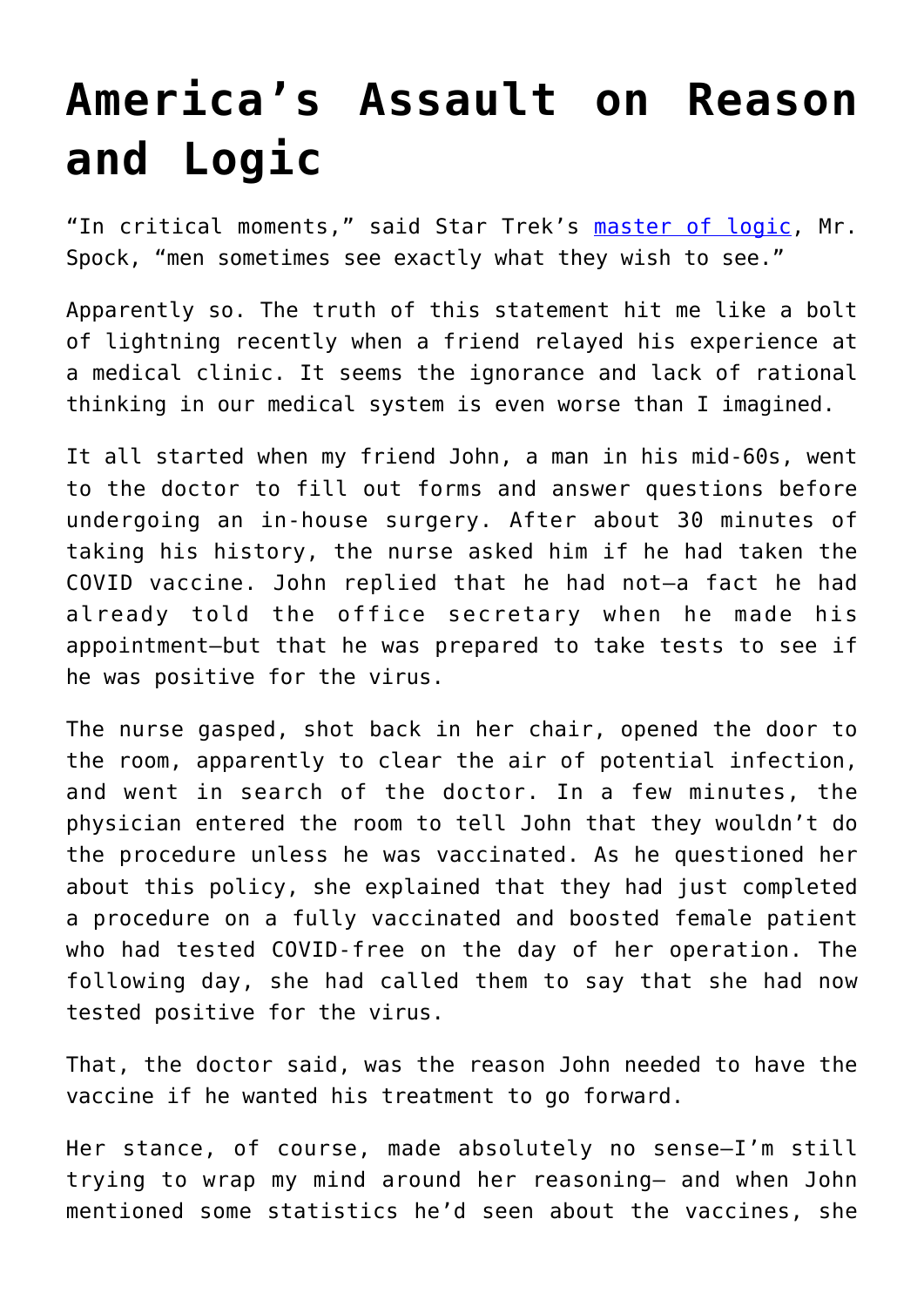brushed his input aside, saying she didn't believe anything in the media anymore.

They talked a few more minutes, but the doctor refused to budge, so John left after being assured he would get his deposit back.

Three takeaways from this encounter disturbed me.

First, are we really going to deny medical care to those who don't want to take the COVID vaccine? I've heard of cases where this has occurred, but until now, I never personally knew anyone who was refused medical treatment. How is that refusal ethical? And how is it logical?

Second, the doctor's use of the female-patient example to defend her vaccine policy is baffling. The vaccine hadn't prevented that patient from getting COVID. Why would the doctor then demand that John receive the vaccine when it clearly hadn't worked in another patient? There's no logic in this argument.

Finally, there are my own health concerns. My apologies for getting personal here, but since the age of 55, I've had two colonoscopies, one of which revealed polyps. The polyps were removed, but as my family doctor told me, "You'd have been dead in two years if they hadn't taken those out."

I'm about a year past due for another such check-up, and I'm planning to call a local clinic to schedule the procedure, but after John's experience, I wonder: Will they also deny me treatment because I haven't taken the needle? If that's the case, what's my next step? Perhaps look for a different clinic? Or should I break down and get the vaccine? Maybe I'll just skip the whole thing and take my chances with colon cancer.

Please take a moment and reread the doctor's explanation for denying John his surgery. This is a professional who studied